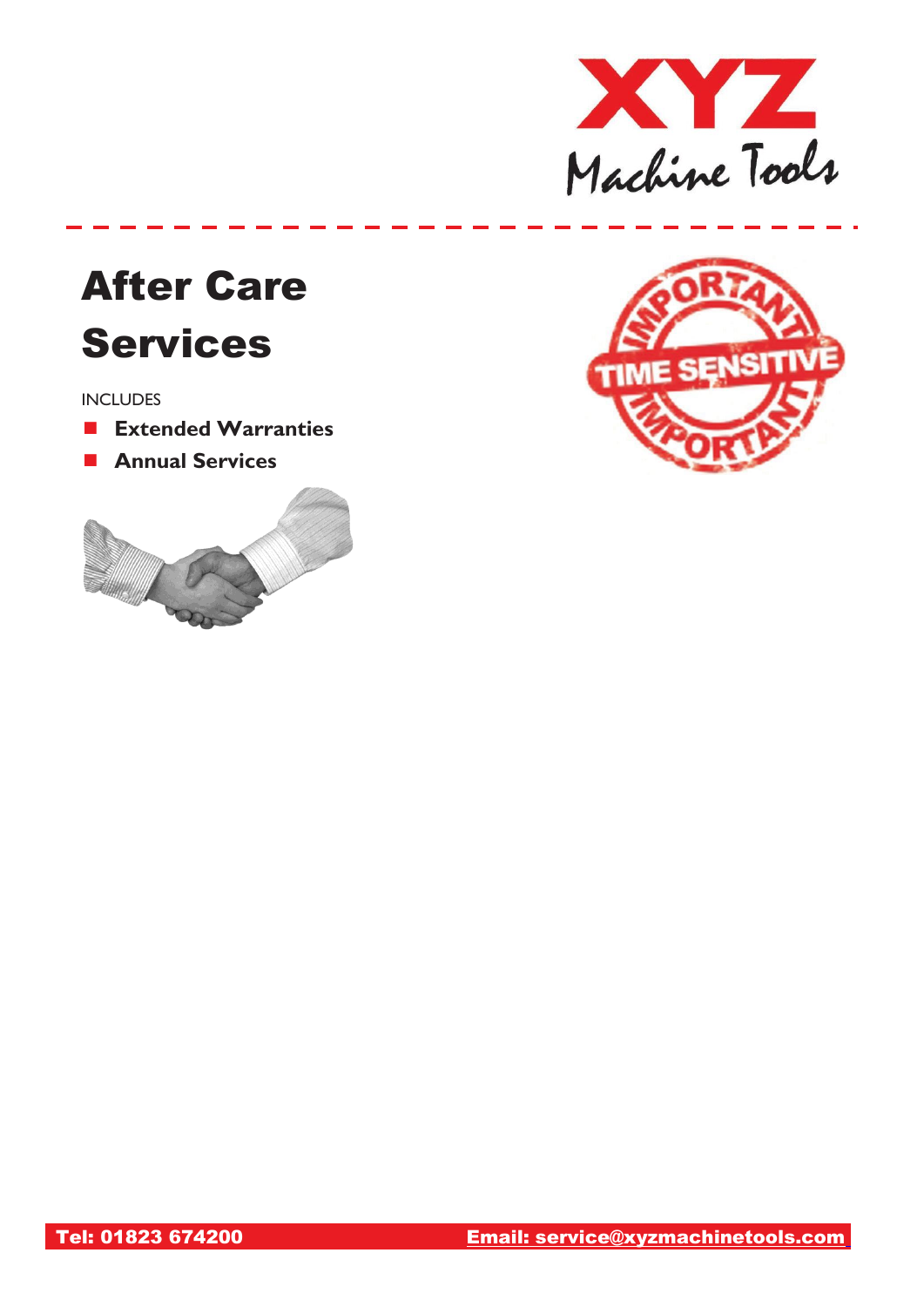## **Protect your investment**

XYZ takes machine service and support very seriously, in fact the two company founders were both Machine Tool service engineers.

XYZ's back-up and excellent reputation for service has allowed us to sell over 25,000 machines in the last 35 years, 95% of sales are CNC machines and most customers own more than one machine. This has been possible due to the quality and after sales support offered by XYZ Machine Tools.

With multiple Service and Installation engineers, strategically located throughout the country, and backed up by a fully stocked Parts Department, XYZ can respond quickly to your call.

To reduce the chances of a breakdown we see preventive maintenance as an important factor. Annual Services ensure that your machines run efficiently and accurately, plus **regular servicing**  means less downtime and ensure a better resale value thus resulting in better profits for your business.

Most importantly we want happy customers. In the last year we have seen the following examples due to lack of maintenance;

- Lack of lubrication to  $X & Y$  axis slideway's necessitating a slideway re-grind. **Repair Cost: £6,500**
- Ballscrew seizure due to lack of lubrication resulting in a £6,000 scrapped component. Ballscrew & bearings replaced. **Repair cost: £3,050**

Every new machine comes with a 12-month parts and labour warranty. This can be extended up to an additional 4 years (therefore 5 years in total) subject to max run time of 2,000 hours pa. Relax and take comfort in a fixed cost Extended Warranty and regular servicing from XYZ and protect your investment.

Nigel Atherton MANAGING DIRECTOR

Please note warranties of up to an additional 4 years are available but MUST be **purchased within the warranty period.**

**NOTE:** Customers are responsible for supplying oil for an oil change or top up of the lubrication system. XYZ are not licensed to transport oil.

# **Option 1 Annual Service**

Service includes: One visit per year, at your convenience, to carry out a "multi point service".

**Filters included; any extra parts used are chargeable**

- **Manual Machines** Annual Service cost **£520** + VAT per annum
- **ProtoTRAK Machines & 2-OP** Annual Service cost **£656** + VAT per annum
- **EXYZ Machining Centres (incl. LPM)** Annual Service cost **£744** + VAT per annum
- **XYZ Turning Centres** Annual Service cost **£864** + VAT per annum
- **XYZ UMC 4+1 & UMC-5X** Annual Service cost **£1,748** + VAT per annum
- **XYZ Bridge Mills, 2010 Series & TCM Range** Annual Service cost **£1,202** + VAT per annum
- **XYZ Oil Country & XL CNC Lathes** Annual Service cost **£995** + VAT per annum
- **XYZ Sub Spindle** Annual Service cost **£1,575** + VAT per annum

# **3Year Annual Service Plan Option**

Service includes: One visit per year, at your convenience, to carry out a "multi point service".

#### **Filters included; any extra parts used are chargeable**

Fixed cost to protect against inflationary rises. Monitoring of maintenance schedules. Can be included in your finance package.

Will be invoiced after first service carried out.

- **Manual Machines** 3 Annual Services **£1,465** if purchased together normally £1,560
- **ProtoTRAK Machines & 2-OP** 3 Annual Services **£1,748** if purchased together normally £1,968
- **XYZ Machining Centres (incl. LPM)** 3 Annual Services **£2,075** if purchased together normally £2,232
- **XYZ Turning Centres** 3 Annual Services **£2,295** if purchased together normally £2,592
- **XYZ UMC 4+1 & UMC-5X** 3 Annual Services **£4,696** if purchased together normally £5,244
- **XYZ Bridge Mills, 2010 Series & TCM Range** 3 Annual Services **£3,495** if purchased together normally £3,606
- **XYZ Oil Country & XL CNC Lathes** 3 Annual Services **£2,730** if purchased together normally £2,985
- **XYZ Sub Spindle** 3 Annual Services **£4,259** if purchased together normally £4,725

2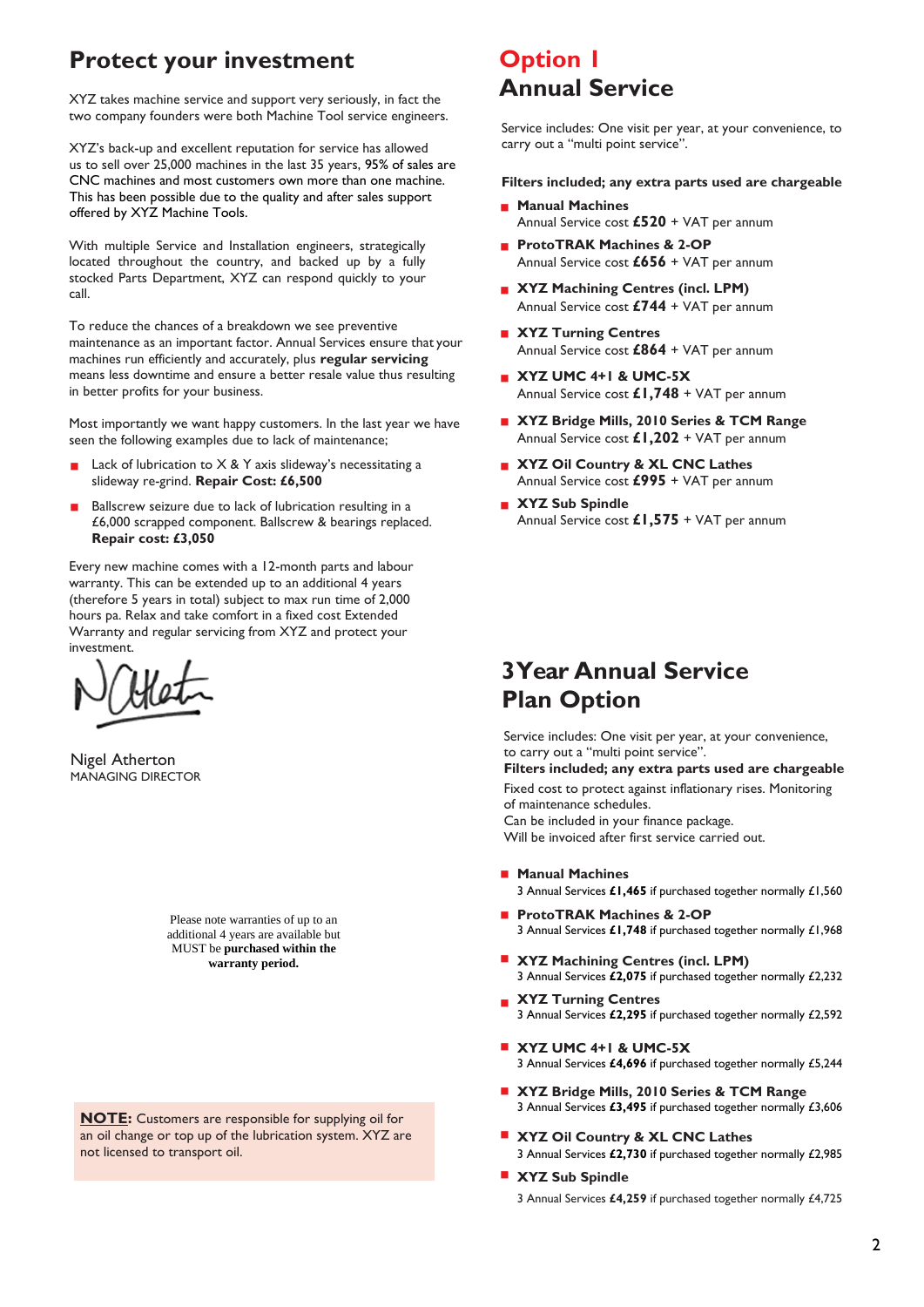# **Ballbar Machine Testing & Calibration**

- **Ensure accurate part production**
- Achieve ISO compliance
- Reduce unplanned stoppage
- Avoid rejected parts
- Reduce down-time
- Save money!

Ballbar testing is the ideal solution for any machining business serious about quality and accuracy.

### Why Ballbar?

In essence Ballbar Testing is a quick method of measuring the accuracy of a machine tool. It can reduce component scrap and can be used to measure any wear or accuracy problems in the machine, hopefully before any costly repairs are required.



#### **Renishaw Ballbar Inspection & Report**  (2-hour assessment, adjust & re-ballbar) Cost **£550** + VAT

### **Save £100 on Ballbar Testing when booked in conjunction with an Annual Service**

# **Option 2 Extended Warranty** © Copyright Renishaw plc. All rights reserved.

Image reproduced with the permission of Renishaw

No quibble warranty just like the first year. At any time during the first 12 months of ownership you can extend the warranty period of your new machine for up to an additional 4 years (therefore 5 years in total) subject to max runtime 2,000 hours pa.

Extended Warranties must be purchased during an active warranty period.

All machines must be serviced annually or every 2,000 hrs (whichever is sooner) to qualify for extended warranty or the warranty may be void. There must be no break in warranty cover. Option to pay by Standing Order and spread the cost monthly detailed below:

### **Parts (excluding oils) included**.

(See Terms & Conditions underwritten by XYZ Machine Tools Ltd)

|                                       | Monthly<br><b>Instalment Plan</b><br>(exc VAT) | Annual Yearly<br>Cost<br>(exc VAT) |
|---------------------------------------|------------------------------------------------|------------------------------------|
| <b>XYZ Manual Machines</b>            | £135.00                                        | £1,575                             |
| <b>XYZ</b> Grinder                    | £165.00                                        | £1,966                             |
| <b>ProtoTRAK Machines &amp; 2-OP</b>  | £160.00                                        | £1,868                             |
| XYZ Machining Centres (incl. LPM)     | £260.00                                        | £3,102                             |
| <b>XYZ Turning Centres</b>            | £270.00                                        | £3,222                             |
| XYZ UMC 4+1 & UMC-5X *                | £630.00                                        | £7,535                             |
| Bridge Mills, 2010 Series & TCM Range | £400.00                                        | £4,778                             |
| Oil Country Lathes & XL CNC Lathes    | £515.00                                        | £6,170                             |
| XYZ Sub Spindle                       | £415.00                                        | £4,935                             |

**\* Spindle not included**

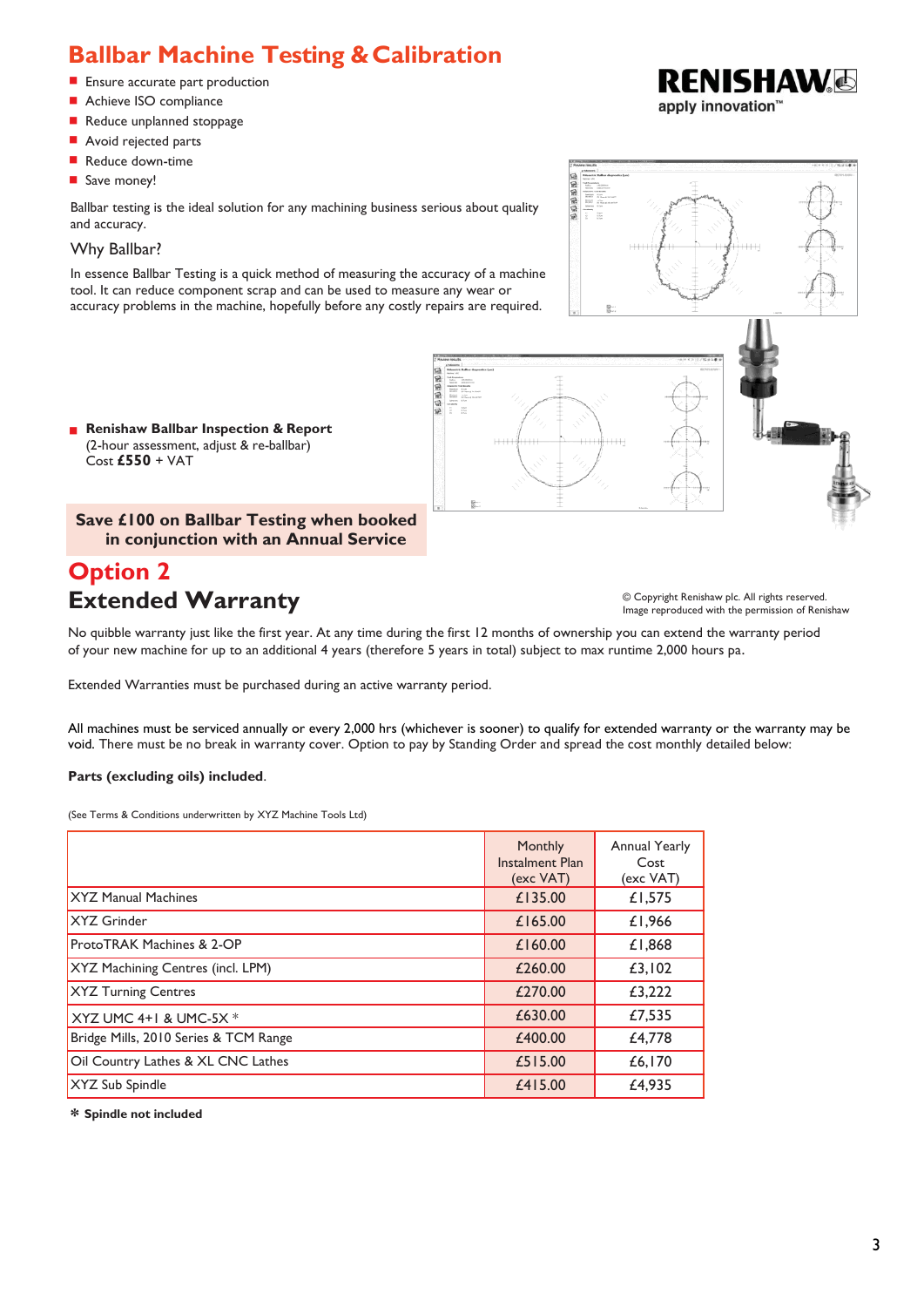# **Annual Service Terms and Conditions**

### **Terms and Conditions**

Only available on ProtoTRAK controlled Lathes and Milling Machines, XYZ Machining Centres, XYZ Turning Centres, XYZ Bridge Mills and XYZ XL Lathes, supplied by XYZ Machine Tools Ltd. The Annual Service Terms and Conditions allows for one visit every year to carry out the "multi point check" depending on the machine type. Three weeks' notice is required prior to our engineer visiting. The Annual Service Terms and Conditions covers all mechanical and electrical components, but excludes any ancillary equipment supplied by a third party. Any parts used during the Annual Service (except filters) are not covered and must be covered by an official order from the customer. If the service engineer is required to carry out additional work on another machine not covered by a contract, during the service visit then this additional work must be covered by an official order from the customer and will be charged at the prevailing service rate (no discount will apply). XYZ Machine Tools retain the right to refuse, cancel or modify any Annual Service Terms and Conditions without prior notice before or after acceptance. A preliminary inspection of the machine may be required prior to acceptance of the Annual Service Terms and Conditions. This inspection will apply to any machine over five years old, which has not previously been covered by a service contract or service provided continually by XYZ Machine Tools since installation. The customer is responsible for providing any oil required and the disposal of the existing oil. Only XYZ Machine Tools supplied parts will be fitted by our engineers during the contract period. These terms and conditions only apply for the duration of this contract period. Price and conditions are subject to change without notice. Unless alternative payment terms have been agreed, full payment is required when the contract is signed.

# **Extended Warranty Terms and Conditions**

### **Terms and Conditions**

**The Extended Warranty MUST be taken out within 12 months of the machine delivery**. The agreement will commence once the Extended Warranty has been ordered and the initial payment and completed standing order mandate received. Only available on ProtoTRAK controlled Lathes and Milling Machines, XYZ Machining Centres, XYZ Turning Centres, XYZ Bridge Mills and XYZ XL Lathes supplied by XYZ Machine Tools. The Extended Warranty is valid only if you arrange for a yearly annual service. Three weeks' notice is required prior to our engineer visiting. The Extended Warranty covers all mechanical and electrical components, but excludes any ancillary equipment supplied by a third party. Any parts used during the Extended Warranty period are covered by the Extended Warranty. **If any specialist equipment is required (lifting equipment etc) for any repairs, it is the responsibility of the customer to arrange.** If the service engineer is required to carry out any additional work on another machine not covered by an Extended Warranty during the visit, then this additional work must be covered by an official order from the customer and will be charged at the prevailing service rate. XYZ Machine Tools retain the right to refuse, cancel or modify any Extended Warranty without prior notice before or after acceptance. A preliminary inspection of the machine may be required prior to acceptance of the Extended Warranty. The customer is responsible for providing any oil required and the disposal of the existing oil.

Only XYZ Machine Tools parts will be fitted by our engineers during the warranty period. These terms and conditions only apply for the duration of this warranty period. Price and conditions are subject to change without notice. Unless alternative payment terms have been agreed, full payment is required when the contract is signed. **This warranty excludes damage caused by operator error or collision and is also subject to maximum 2000 hours p.a runtime.** This Extended Warranty is covered by our standard terms and conditions detailed inside the back cover of our current catalogue. **Extended warranties are not transferable.**

### **Extended Warranty exclusions**

- Any ancillary equipment purchased by the customer supplied by a third party
- Annual Service
- Renishaw Probe Systems & Barfeed Systems
- Machine Safety Windows or Panels

### **Payment Terms**

### Option 1

### **Annual Services**

On receipt of your order a service job will be raised, and we will arrange a mutually convenient date to carry out the work. You will be invoiced for the service once the work has been completed.

### Option 2

### **Extended Warranty**

The annual cost can be divided into 12 equal payments. The first instalment must be made by cheque or bank transfer. Please supply our details to your bank in order to set up the necessary standing order mandate. XYZ Machine Tools Ltd, **Lloyds Bank PLC**, Newton Abbot Branch TQ12 2QW **Account 00367746 Sort Code 30-96-06**, A new order form will be sent out each year, Subject to max run time of 2,000 hrs pa, from the **date of the New Machine installation**. When paying by instalment plan there is a minimum contract of 12 months for the first year of Extended Warranty, after which you can cancel at any time. No payments made are refundable.

Alternatively, you can pay for the extended warranty in full by sending a purchase order, and we will send you an invoice for payment.

If the payments are stopped the warranty will cease and cannot be restarted All prices exclude VAT. All prices in £ sterling.

**Issued: February 2022**. Terms & Conditions Please see inside back cover of Catalogue.

All details and prices contained within this price guide are accurate at the time of going to press but please be aware that as XYZ have a policy of continuous development some details may be subject to change without prior notice. E & OE.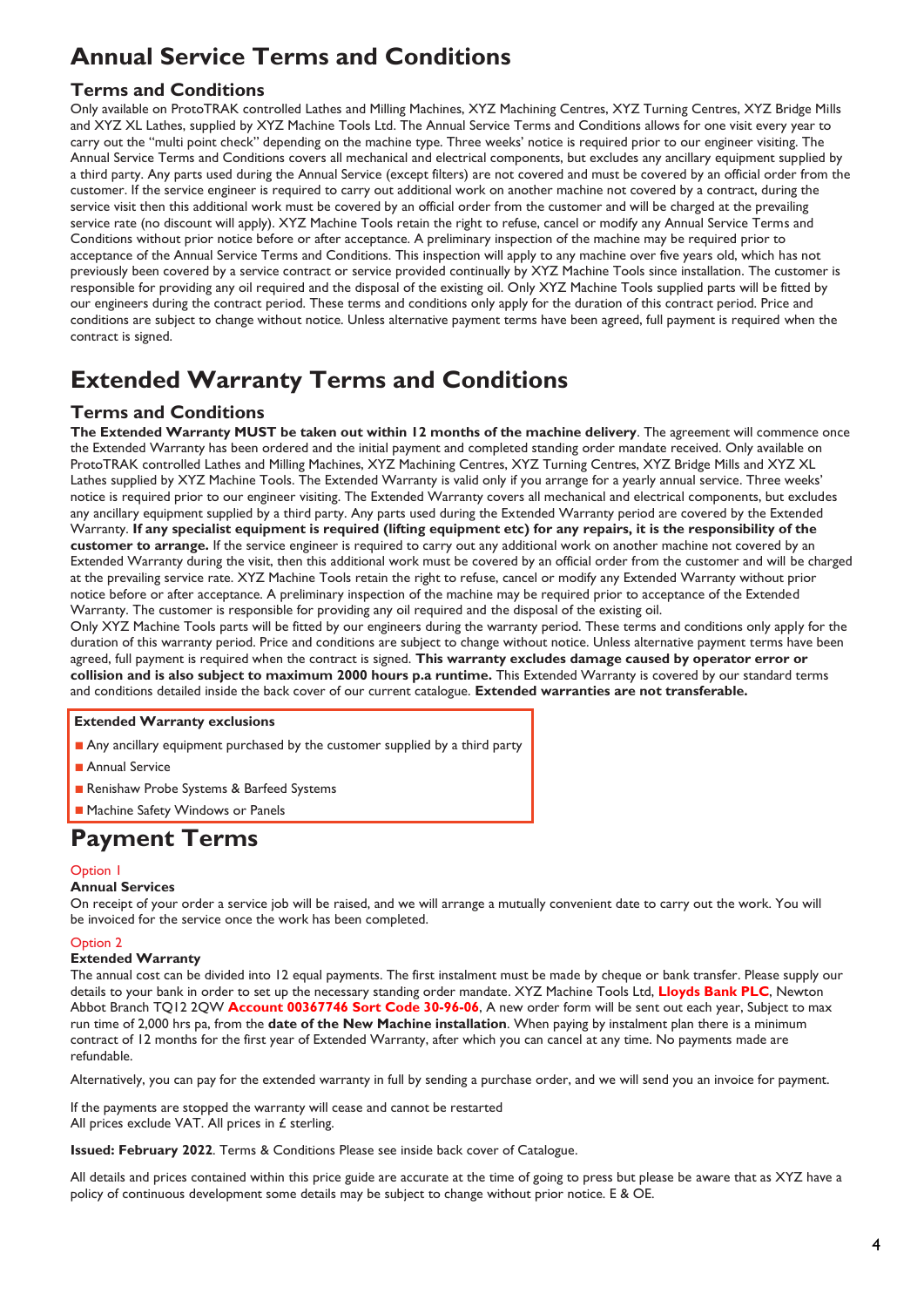# Service Task Checklist - ProtoTRAK

| <b>Annual Service Task</b>                                                                                                | Mill           | Lathe          | $2-OP$         |
|---------------------------------------------------------------------------------------------------------------------------|----------------|----------------|----------------|
| Check all gib's & adjust if necessary X, Y & Z axes                                                                       | $\blacksquare$ | $\blacksquare$ |                |
| Check and adjust machine level                                                                                            | $\blacksquare$ | $\blacksquare$ | $\blacksquare$ |
| Check machine alignments (& advise if return visit is needed for full re-alignment or excessive wear)                     | $\blacksquare$ | $\blacksquare$ | $\blacksquare$ |
| Check & adjust spindle sweep (Trammel)                                                                                    | $\blacksquare$ |                |                |
| Check/reset tool change height & spindle orientation                                                                      |                |                | $\blacksquare$ |
| Recalibrate all axes - Code 123, 128 & 12                                                                                 | $\blacksquare$ | $\blacksquare$ |                |
| Remove, clean and re-level all scales. Check condition of lip seals - Code 11 if equipped with scales                     | $\blacksquare$ |                |                |
| Check all electrical connections to motors                                                                                | $\blacksquare$ | $\blacksquare$ | $\blacksquare$ |
| Check all electrical switch gear                                                                                          | $\blacksquare$ | $\blacksquare$ | $\blacksquare$ |
| Check condition of incoming supply cable                                                                                  | $\blacksquare$ | $\blacksquare$ | $\blacksquare$ |
| Check coolant pump operation                                                                                              | $\blacksquare$ | $\blacksquare$ |                |
| Check correct fuses are fitted                                                                                            | $\blacksquare$ | $\blacksquare$ | $\blacksquare$ |
| Check operation of handwheels                                                                                             | $\blacksquare$ | $\blacksquare$ | $\blacksquare$ |
| Check software limits                                                                                                     |                |                |                |
| Remove and clean/replace all filters in electrical cabinet                                                                | $\blacksquare$ | $\blacksquare$ |                |
| Check headstock lubrication, drain, clean and refill - using new oil filter (customer to supply oil) ISO 32 Hydraulic oil |                | $\blacksquare$ |                |
| Grease chuck (Customer to supply grease)                                                                                  |                | $\blacksquare$ |                |
| Lubricate head including High/Low gear                                                                                    | $\blacksquare$ |                |                |
| Remove, check, clean and refill lube pump system. (Customer to supply oil)                                                |                | $\blacksquare$ | $\blacksquare$ |
| Check all encoder couplings are secured and aligned                                                                       |                | $\blacksquare$ | $\blacksquare$ |
| Check and evaluate slideway wear and ensure there is adequate lubrication to all points                                   | $\blacksquare$ | $\blacksquare$ | $\blacksquare$ |
| Check condition of axis belts. Adjust or replace if necessary                                                             | $\blacksquare$ |                |                |
| Check function of spindle brake (if fitted)                                                                               | $\blacksquare$ | $\blacksquare$ |                |
| Check headstock for noise in all gear ranges                                                                              | $\blacksquare$ | $\blacksquare$ |                |
| Check quill feed operation                                                                                                | $\blacksquare$ |                |                |
| Check spindle encoder belt. Replace if necessary                                                                          |                | $\blacksquare$ |                |
| Check Tool change operation. Clean and refill air regulator bottles. Adjust if necessary                                  | $\blacksquare$ |                | $\blacksquare$ |
| Check Variable-speed belt for wear (revisit required to replace)                                                          | $\blacksquare$ | $\blacksquare$ |                |
| Check/adjust backlash - Code 128                                                                                          | $\blacksquare$ | $\blacksquare$ | $\blacksquare$ |
| Remove, check and clean slideway wipers                                                                                   | $\blacksquare$ | $\blacksquare$ | $\blacksquare$ |
| Check correct operation of emergency stop circuits                                                                        |                | $\blacksquare$ |                |
| Check correct operation of guard circuits & limit switches                                                                | $\blacksquare$ | $\blacksquare$ | $\blacksquare$ |
| Ensure that all current safety upgrades have been carried out/load current release software versions - Code 416/417       | $\blacksquare$ | $\blacksquare$ |                |
| Save configuration values to USB - Keep with machine                                                                      | $\blacksquare$ | $\blacksquare$ |                |
| Ensure that all guarding is in place, to current safety specifications & operating correctly                              | $\blacksquare$ | $\blacksquare$ | $\blacksquare$ |
| Check for correct spindle speeds against Tachometer                                                                       |                | $\blacksquare$ |                |
| Run spindle to MAX rpm to check for noises                                                                                |                | $\blacksquare$ |                |